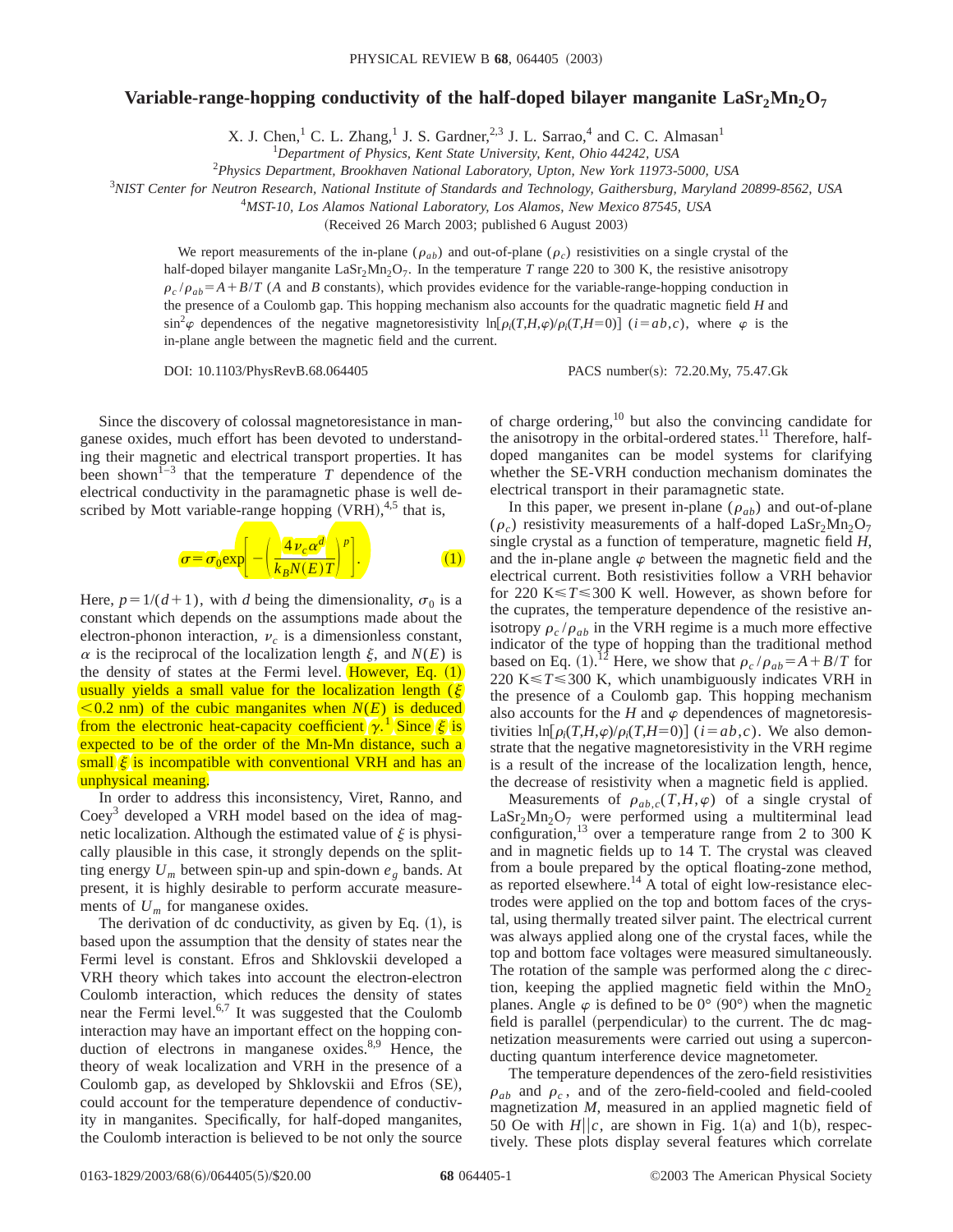

FIG. 1. Temperature dependence of (a) in-plane ( $\rho_{ab}$ ) and outof-plane  $(\rho_c)$  resistivities measured in zero field and (b) magnetization *M* measured both in increasing the temperature after cooling the sample in zero field to  $2 K (ZFC measurement)$ , and in decreasing the temperature in the presence of an applied magnetic field (FC measurement) of  $\text{LaSr}_2\text{Mn}_2\text{O}_7$ .

with the charge-ordering and antiferromagnetic transitions in this half-doped compound. A steep increase of resistivity as well as a hysteresis in magnetization is observed just below 220 K, signaling the presence of a charge and orbital ordered phase. Ordering of the  $d_{3x^2-r^2}/d_{3y^2-r^2}$  orbitals of the Mn<sup>3+</sup> ions, resulting from a cooperative Jahn-Teller distortion, accompanied by a real-space ordering in the  $Mn^{3+}/Mn^{4+}$  distribution for  $T < 220$  K has been confirmed by electron, neutron, and x-ray diffractions.<sup>14-19</sup> A maximum near 180 K, visible in all the resistivity and magnetization curves, coincides with the onset of antiferromagnetism, while a broad minimum around 100 K corresponds to the transition to a canted spin state. These temperature values are consistent with the neutron-diffraction data. $14,17$ 

In the half-doped manganites, the Coulomb interaction modifies the density of states at the Fermi level<sup>20</sup> and would affect the charge transport. According to the SE-VRH theory, $\theta$  the temperature dependence of the resistivity in the VRH regime is given by:



where  $\rho_0$  is a constant and  $T_0 = 2.8e^2/(4\pi k_B \epsilon_0 \xi)$ . Here, considering the high density of electrons in manganites, we



FIG. 2. (a) Semilog plot of the zero-field resistivities  $\rho_i$  (*i*  $(a=b,c)$  vs  $T^{-1/2}$ . The straight lines are guides to the eye. (b) Resistive anisotropy  $\rho_c / \rho_{ab}$  vs 1000/T. The straight line is a linear fit of the data with Eq. (3). Inset: Hopping processes in the Mn-O bilayer and the zigzag path in the *c* direction.

take the background dielectric constant  $\kappa=1$ , like in the jullium model for simple metals.<sup>9</sup>

Figure 2(a) shows semilog plots of zero field  $\rho_{ab,c}$  versus  $T^{-1/2}$ . Clearly, both resistivities exhibit VRH in the paramagnetic state (temperature range 220 to 300 K) above the charge-ordering transition temperature. However, over such a narrow *T* range, one cannot reliably distinguish between a two-dimensional (2D) Mott VRH  $[p=1/3$  in Eq. (1)<sup> $]$ </sup> and a SE-VRH ( $p=1/2$ ). Moreover, parameter  $T_0$ , determined by fitting the data in Fig. 2(a) with Eq. (2), is larger for  $\rho_c$  than for  $\rho_{ab}$  by approximately a factor of 2. As shown below, this is the result of ignoring the temperature dependence of the pre-exponential factor. In fact,  $T_0$  turns out to be the same for  $\rho_{ab}$  and  $\rho_c$ , in agreement with the theory of anisotropic hopping.

A plot of the resistive anisotropy  $\rho_c / \rho_{ab}$  versus 1000/*T* for LaSr<sub>2</sub>Mn<sub>2</sub>O<sub>7</sub>, displayed in Fig. 2(b), clearly shows that in the temperature regime where both resistivities follow the VRH model, there is the following relationship between resistivities:

$$
\rho_c = \left(A + \frac{B}{T}\right)\rho_{ab},\tag{3}
$$

with  $A = -28.78$  and  $B = 4.64 \times 10^4$  K. It has been shown that the resistive anisotropy of an anisotropic material is given by: $^{12}$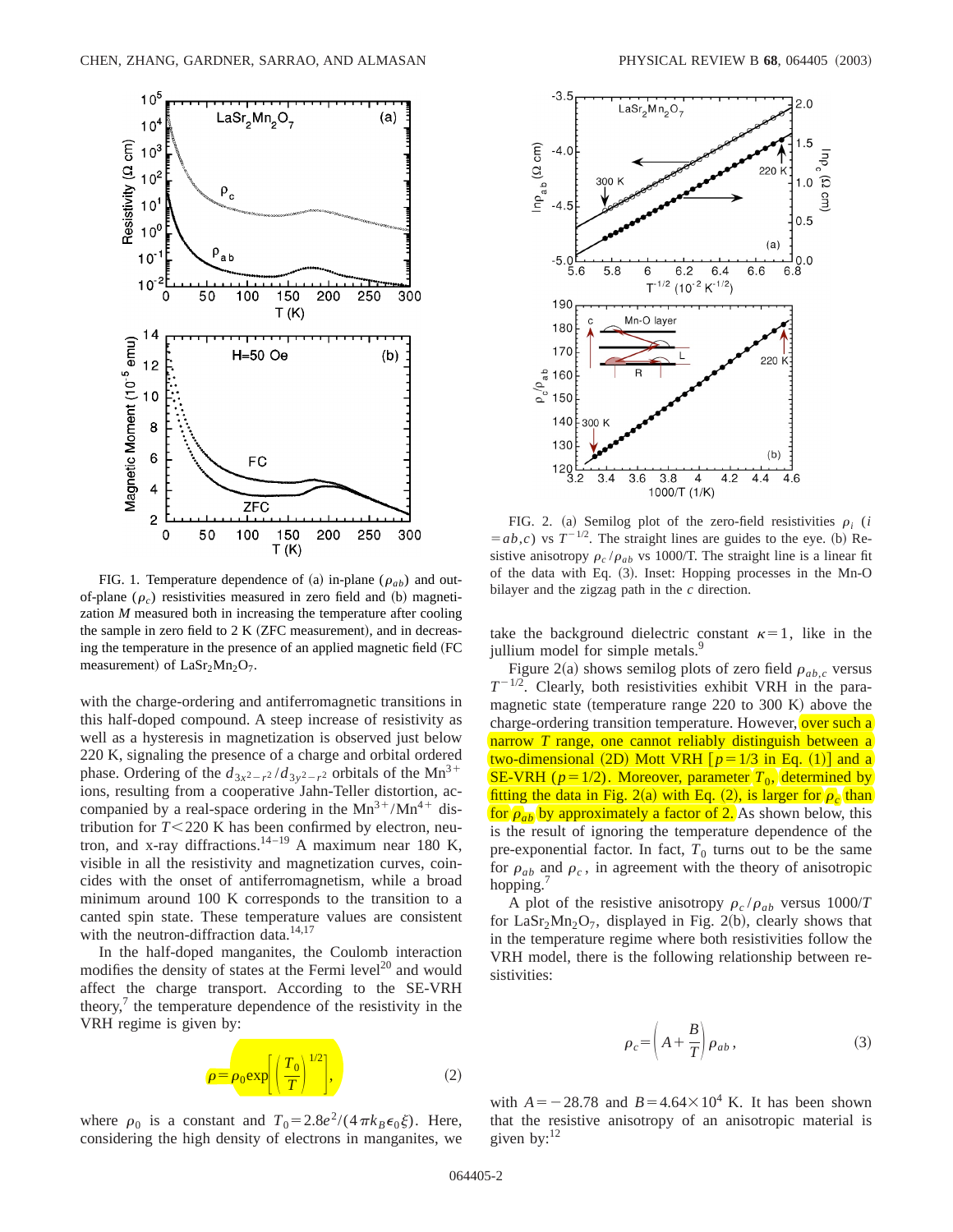VARIABLE-RANGE-HOPPING CONDUCTIVITY OF THE . . . PHYSICAL REVIEW B **68**, 064405 ~2003!

$$
\frac{\rho_c}{\rho_{ab}} = \frac{1}{2} \frac{\langle R^2 P_{ab}(R) \rangle}{L^2 \langle P_c(R) \rangle} \approx \frac{1}{2} \frac{\langle R^2 \rangle \langle P_{ab}(R) \rangle}{L^2 \langle P_c(R) \rangle},\tag{4}
$$

where  $R$  is the in-plane hopping distance,  $L$  is the distance between adjacent bilayers, *Pab* is the hopping probability between two states on the same bilayer separated by a distance  $R$ , and  $P_c$  is the hopping probability between two states located on adjacent bilayers and separated by a *variable lateral* distance *R* and *fixed* transverse distance *L* [see inset to Fig. 2(b)]. Equation  $(4)$  reflects the experimental relationship given by Eq. (3) if  $P_{ab}(R) \propto P_c(R)$ . Then,  $\rho_c / \rho_{ab} \propto \langle R^2 \rangle / L^2$ . This implies that the experimentally observed  $T^{-1}$  dependence of the anisotropy, given by Eq.  $(3)$ , is a result of increasing mean-square in-plane hopping distance with decreasing temperature as  $\langle R^2 \rangle \propto A + BT^{-1}$  and *T* independent out-of-plane step *L*. In the SE-VRH model, the Coulomb interaction leads to an increase of the average inplane hopping distance with decreasing temperature as  $\langle R \rangle$  $\vec{J} = (\xi/4)(T_0/T)^{1/2}$ .<sup>21</sup> Thus, the *T* dependence of the anisotropy, given by Eq.  $(3)$  unambiguously points toward SE-VRH as the hopping conduction mechanism for 220 K<*T*  $\leq$  300 K.

On the other hand, in the case of the 2D Mott-VRH conduction, the average in-plane hopping length  $\langle R \rangle$  $\propto \frac{\xi(T_0/T)^{1/3},^7}{2}$  which gives  $\rho_c / \rho_{ab} \propto \langle R^2 \rangle / L^2 \propto T^{-2/3}$ . Such a resistive anisotropy has been found in the insulating  $PrBa_2Cu_3O_{7-\delta}$ ,  $^{12}$  but not in the present bilayer manganite. Therefore, although the resistivity data of the present bilayer manganite can be fitted with Eq.  $(1)$  with  $p=1/3$  almost as well as with  $p=1/2$  (SE-VRH), the *T* dependence of the resistive anisotropy excludes the Mott-VRH conduction and conclusively points toward SE-VRH conduction.

Equation  $(3)$  also indicates that when one takes into account the pre-exponential factor  $A + BT^{-1}$  in  $\rho_c(T)$ , both resistivities have the *same* exponential factor  $exp[(T_0/T)^{1/2}]$ . Using this experimentally determined  $T_0$  of 0.71 eV, we get a localization length  $\xi_{ab}$ =56.8 Å. This value is about 15 times larger than the Mn-Mn separation of 3.87 Å in this half-doped bilayer manganite. $14,17$  Thus, the localization length obtained, based on SE-VRH conduction, is physically reasonable. Also, as discussed above,  $\xi_c \equiv L \approx 4$  Å. This indicates that the charge transport in this manganite is 2D in nature, with the in-plane localization length one order of magnitude larger than the out-of-plane one. As a note, VRH theory in the presence of a Coulomb gap leads to the same temperature dependence of the resistivity  $[Eq. (2)]$  for both the 2D and the 3D cases.

For the SE-VRH model to be valid, the average hopping energy  $\Delta$  should be equal to energy *U* of the Coulomb interaction between the sites.  $\Delta$  and *U* can be estimated from the experimental data as follows. The transition from nearestneighbor hopping (NNH) to SE-VRH takes place at a critical temperature  $T_V$  at which the NNH energy  $E_A$   $[\rho(T)$  $= \rho_0 \exp(E_A / k_B T)$  becomes equal to the average SE-VRH energy  $\Delta$ ; i.e.,  $\Delta \equiv E_A = k_B T (T_0 / T)^{1/2} |_{T=T_V}$ . The hightemperature electrical transport of bilayer manganites is usually described by nearest-neighbor thermally-activated hopping.<sup>22,23</sup> Also, since the resistivity data follow the SE-

VRH mechanism well, up to the highest measured temperature of 300 K, we take  $T_V$ = 300 K as the crossover temperature from NNH for  $T > 300$  K to SE-VRH for  $T < 300$  K. With the experimentally determined  $T_0$ =0.71 eV, we obtain  $\Delta = k_B \sqrt{T_0 T_V} = 0.136$  eV. We next determine *U* from *U*  $\approx e^2/(4\pi\epsilon_0\overline{R_0})$ , where the background dielectric constant is again taken to be  $\kappa=1$ . The *T*-independent average distance  $\overline{R}_0$  between hopping sites can be determined from the simple formula  $n^{-1} = (4\pi/3)(\bar{R}_0/2)^3$ , where *n* is the carrier density given by  $n=1/eR_H$ , with  $R_H$  being the Hall coefficient. Taking  $R_H$ =4.0×10<sup>-4</sup> cm<sup>3</sup>/C for half-doped manganites,<sup>24</sup> we obtain  $\bar{R}_0 = 1.07 \times 10^{-8}$  m. The substitution of this estimated  $\overline{R}_0$  into the equation for *U* yields  $U=0.134$  eV, in excellent agreement with  $\Delta$ =0.136 eV, determined above. This result further confirms that SE-VRH model provides a consistent description of the charge transport for  $220 \le T \le 300$  K.

Next, we show that the negative magnetoresistivity  $\ln[\rho_i(T,H)/\rho_i(T,0)]$  (*i*=*ab*,*c*) and its magnetic-field dependence observed in LaSr<sub>2</sub>Mn<sub>2</sub>O<sub>7</sub> for 220 K  $\leq T \leq 300$  K can also be understood based on the SE-VRH model. In Altshuler, Aronov, and Khmelnitskii (AAK) localization theory, $25$  the effect of an applied magnetic field is to increase the localization length  $\xi$ , which decreases the resistivity and gives rise to negative magnetoresistivity. AAK obtained the following expression for the negative magnetoresistivity in the SE-VRH regime: $25$ 

$$
\ln \frac{\rho(T,H)}{\rho(T,0)} = -C \left( \frac{ea^2 H}{\hbar c} \right)^{1/2\nu} \ln \frac{\rho(T)}{\rho_0},\tag{5}
$$

where C is a positive constant and  $\nu$  is the critical index for the localization radius and conductivity in the scaling theory of the metal-insulator transition. They predicted  $\nu=1/4$  and 1 for weak and strong magnetic fields, respectively.

The magnetic-field dependence of  $\ln[\rho_i(T,H)/\rho_i(T,0)]$  (*i*  $(a,b,c)$  for  $T \ge 220$  K is shown in Fig. 3. The magnetoresistivities are, indeed, negative and follow a  $H^2$  dependence in magnetic fields up to 14 T. This implies that  $\nu=1/4$  in Eq.  $(5)$ . Therefore, the magnetic-field dependence of the magnetoresistivity data of  $\text{LaSr}_2\text{Mn}_2\text{O}_7$  is consistent with the AAK theoretical prediction of the SE-VRH for weak magnetic fields.

We also measured the temperature dependence of the resistivities at various magnetic fields.  $T_0$  and  $\rho_0$  are then determined by fitting the  $\rho_{ab}$  versus *T* curves in the temperature range 220 to 300 K with Eq.  $(2)$ . Figure 4 shows the magnetic-field dependence of  $T_0$  and  $\rho_0$ . Notice that the effect of an applied magnetic field is to decrease  $T_0$  and to increase  $\rho_0$ . The former is quadratic in field; i.e.,  $T_0(H)$  $T_0$ [1- $\beta$ *H*<sup>2</sup>], with  $T_0$ =0.71 eV and the fitting coefficient  $\beta = 4.00 \times 10^{-3} \text{ T}^{-2}$ . Prefactor  $\rho_0$  is well described by  $\rho_0(H) = \rho_0 \exp(\eta H^2)$ , with  $\rho_0 = 6.36 \times 10^{-5} \Omega$  cm and  $\eta$  $=1.21\times10^{-2}$  T<sup>-2</sup>. Therefore, the negative magnetoresistivity of this bilayer manganite is a result of the decrease of  $T_0$ and the increase of prefactor  $\rho_0$  of the SE-VRH resistivity when a magnetic field is applied. Noting that  $T_0 \propto 1/\xi$ , the application of a magnetic field, indeed, gives rise to an increase in  $\xi$ . Since  $\rho_0$  is an increasing function of magnetic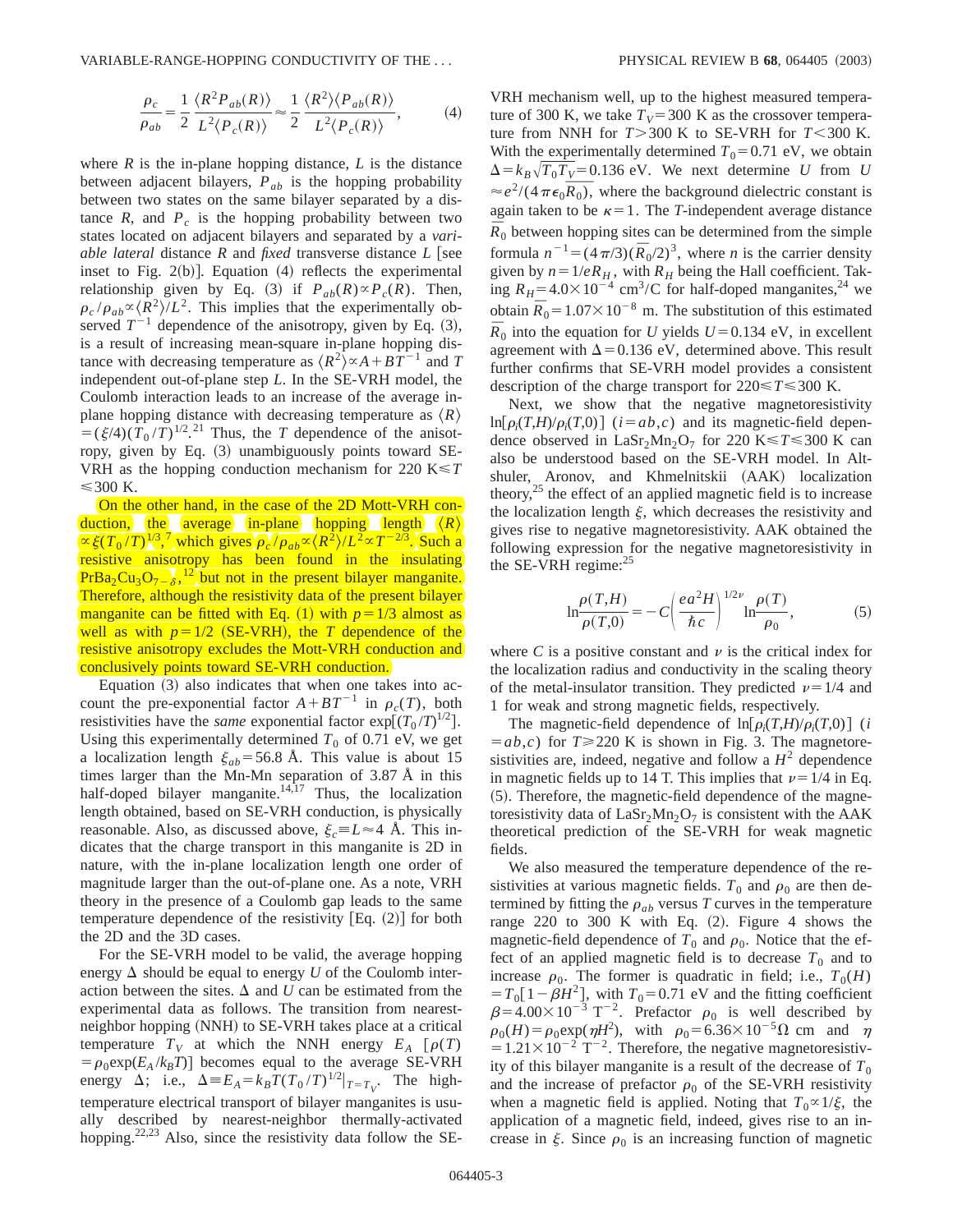

FIG. 3. Magnetoresistivities  $\ln \rho_i(T,H)/\rho_i(T,H=0)$  ( $i = ab, c$ ) vs  $H^2$  of LaSr<sub>2</sub>Mn<sub>2</sub>O<sub>7</sub> for various temperatures in the variable-rangehopping regime. The straight lines are guides to the eye.

field, the AAK localization theory<sup>25</sup> implies  $\rho_0 \propto \xi$ . This behavior can be understood within the Landauer expression<sup>26</sup>  $\rho=(2h/e^2)\xi$  by neglecting the inelastic scattering in the zero-temperature limit.

The anisotropy of magnetoresistivity in the heavily doped semiconductors has provided compelling evidence for the localization theory responsible for the negative magnetoresistivity.<sup>25,27</sup> The anisotropy of both magnetoresistivities of  $\text{LaSr}_2\text{Mn}_2\text{O}_7$  is shown in Fig. 5, which is a plot of the in-plane and out-of-plane magnetoresistivities, measured at 220 K in a magnetic field of 14 T, versus the angle between the magnetic field and the current. Both magnetoresistivities vary as  $\sin^2\varphi$  when the magnetic field is rotated in the  $MnO<sub>2</sub>$  plane, with a maximum value when  $H \perp I$  and a minimum one when  $H||I|$ . These data are well fitted with



FIG. 4. Magnetic field *H* dependence of parameters  $T_0$  and  $\rho_0$  in Eq. (2), obtained by fitting in-plane resistivity data measured for 220 K $\leq$  *T* $\leq$  300 K and at various magnetic fields of LaSr<sub>2</sub>Mn<sub>2</sub>O<sub>7</sub>.



FIG. 5. Magnetoresistivities  $\ln \rho_i(T,H,\varphi)/\rho_i(T,H=0)$  ( $i=ab,c$ ) vs angle  $\varphi$  between the applied magnetic field and the current of LaSr<sub>2</sub>Mn<sub>2</sub>O<sub>7</sub> measured at  $T=220$  K and in  $H=14$  T. The lines are fits of the data with Eq.  $(6)$ .

$$
\ln \frac{\rho(T, H, \varphi)}{\rho(T, 0)} = \ln \frac{\rho(T, H, 0)}{\rho(T, 0)} (1 + P \sin^2 \varphi)^{1/4\nu}, \qquad (6)
$$

with  $\nu=1/4$  and the only fitting parameter  $P=4.27\times10^{-3}$ and  $2.43\times10^{-3}$  for the in-plane and the out-of-plane resistivity, respectively. Equation  $(6)$  is consistent with the prediction of the localization theory in the SE-VRH regime for weak magnetic fields  $(\nu=1/4)$ , in which  $P=(D_{\parallel})$  $-D_{\perp}$ )/*D*<sub> $\perp$ </sub>, with *D*<sub>|</sub> and *D*<sub>|</sub> being the diffusion coefficients parallel and perpendicular to the current, respectively.<sup>25</sup> Assuming that the current is applied along the crystallographic direction *a*,  $D_{\parallel} = 2E_F \tau / 3(m_a^3/m_b^2)$  and  $D_{\perp} = 2E_F \tau / 3m_b$ .<sup>27</sup> Since the relaxation time  $\tau$  of an electron is isotropic and the components of the effective-mass tensor are almost equal along the *a* and *b* directions, one would expect a small difference between  $D_{\parallel}$  and  $D_{\perp}$ . Thus, the small anisotropic magnetoresistivity, i.e., small *P* value, is the result of a small difference between the in-plane diffusion coefficients.

In conclusion, we report the in-plane and the out-of-plane magnetoresistivity measurements performed on  $\text{LaSr}_2\text{Mn}_2\text{O}_7$ , a half-doped bilayer manganite. The resistivity clearly follows a variable-range-hopping behavior for 220 K $\leq$  *T* $\leq$  300 K. However, due to this narrow-*T* region, one cannot conclusively determine the type of hopping conduction from the resistivity data. Nevertheless, the *T* dependence of the resistive anisotropy  $(\rho_c / \rho_{ab} = A + B/T)$  indicates that the hopping conduction in this *T* range is of SE type, i.e., takes place in the presence of a Coulomb gap. The determined localization length  $\xi$ =56.8 Å, average hopping energy  $\Delta$  = 0.136 eV, and energy of the Coulomb interaction  $U=0.134$  eV have physically reasonable values. In magnetic fields up to 14 T, magnetoresistivity  $\ln[\rho_i(T,H,\varphi)/\rho_i(T,0)]$  (*i*